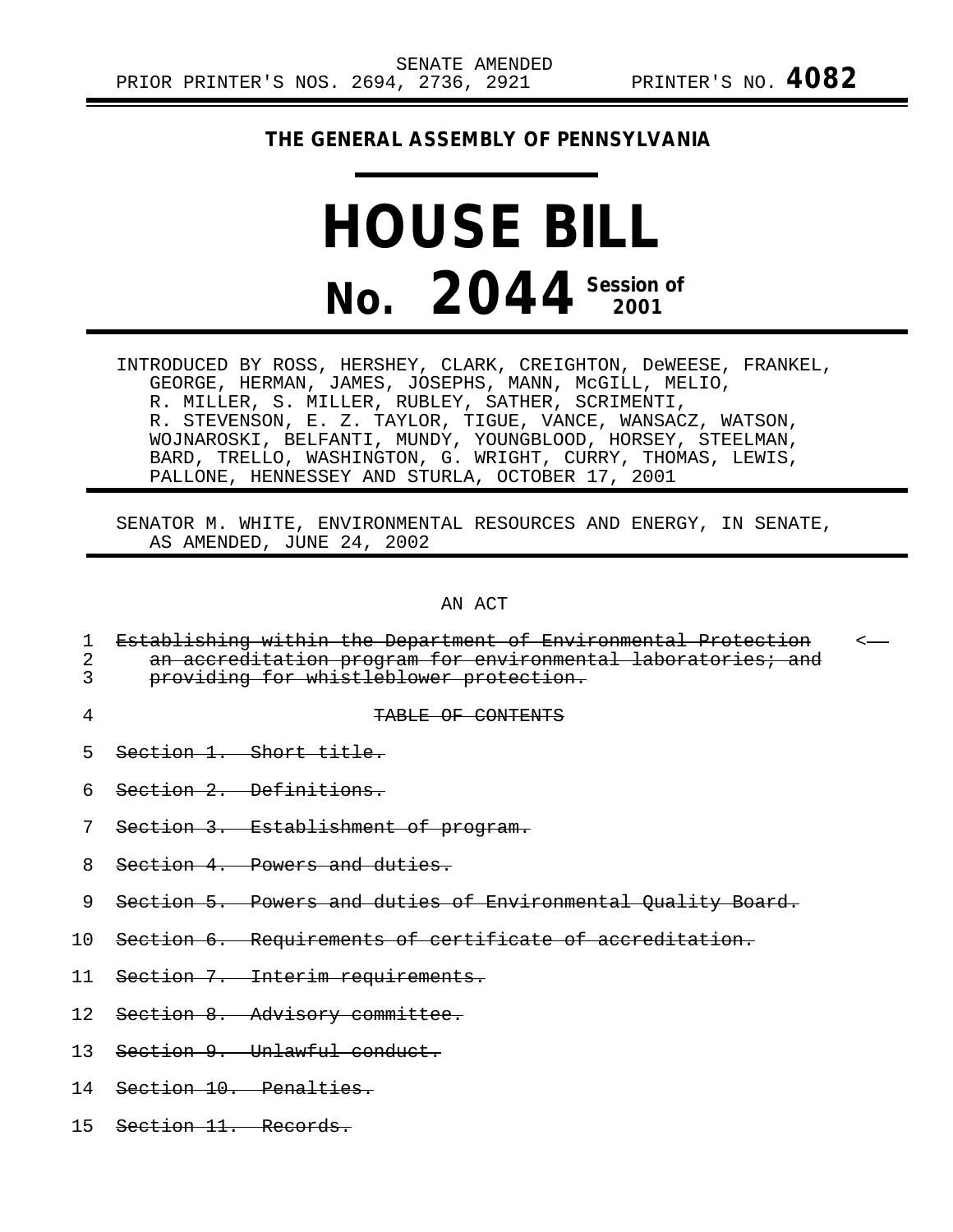1 Section 12. Whistleblower protection.

2 Section 13. Continuation of existing rules and regulations.

3 Section 14. Repeals.

4 Section 15. Effective date.

5 AMENDING THE ACT OF APRIL 2, 2002 (P.L.225, NO.25), ENTITLED "AN <

6 ACT ESTABLISHING WITHIN THE DEPARTMENT OF ENVIRONMENTAL

7 PROTECTION AN ACCREDITATION PROGRAM FOR ENVIRONMENTAL

8 LABORATORIES," FURTHER PROVIDING FOR INTERIM REQUIREMENTS AND

9 ADVISORY COMMITTEE MEMBERSHIP.

10 The General Assembly of the Commonwealth of Pennsylvania

11 hereby enacts as follows:

12 Section 1. Short title.

13 This act shall be known and may be cited as the Environmental

14 Laboratory Accreditation Act.

15 Section 2. Definitions.

16 The following words and phrases when used in this act shall

17 have the meanings given to them in this section unless the

18 context clearly indicates otherwise:

19 "Accreditation." A determination by the Department of

20 Environmental Protection that an environmental laboratory is

21 capable of performing one or more classes of testing or analysis

22 of environmental samples in accordance with this act.

23 "Certificate of accreditation." A document issued by the

24 Department of Environmental Protection certifying that an

25 environmental laboratory has met standards for accreditation.

26 **The Pepartment."** The Department of Environmental Protection of

27 the Commonwealth.

28 "Environmental Hearing Board." The board established under

29 the act of July 13, 1988 (P.L.530, No.94), known as the

30 Environmental Hearing Board Act.

20010H2044B4082 - 2 -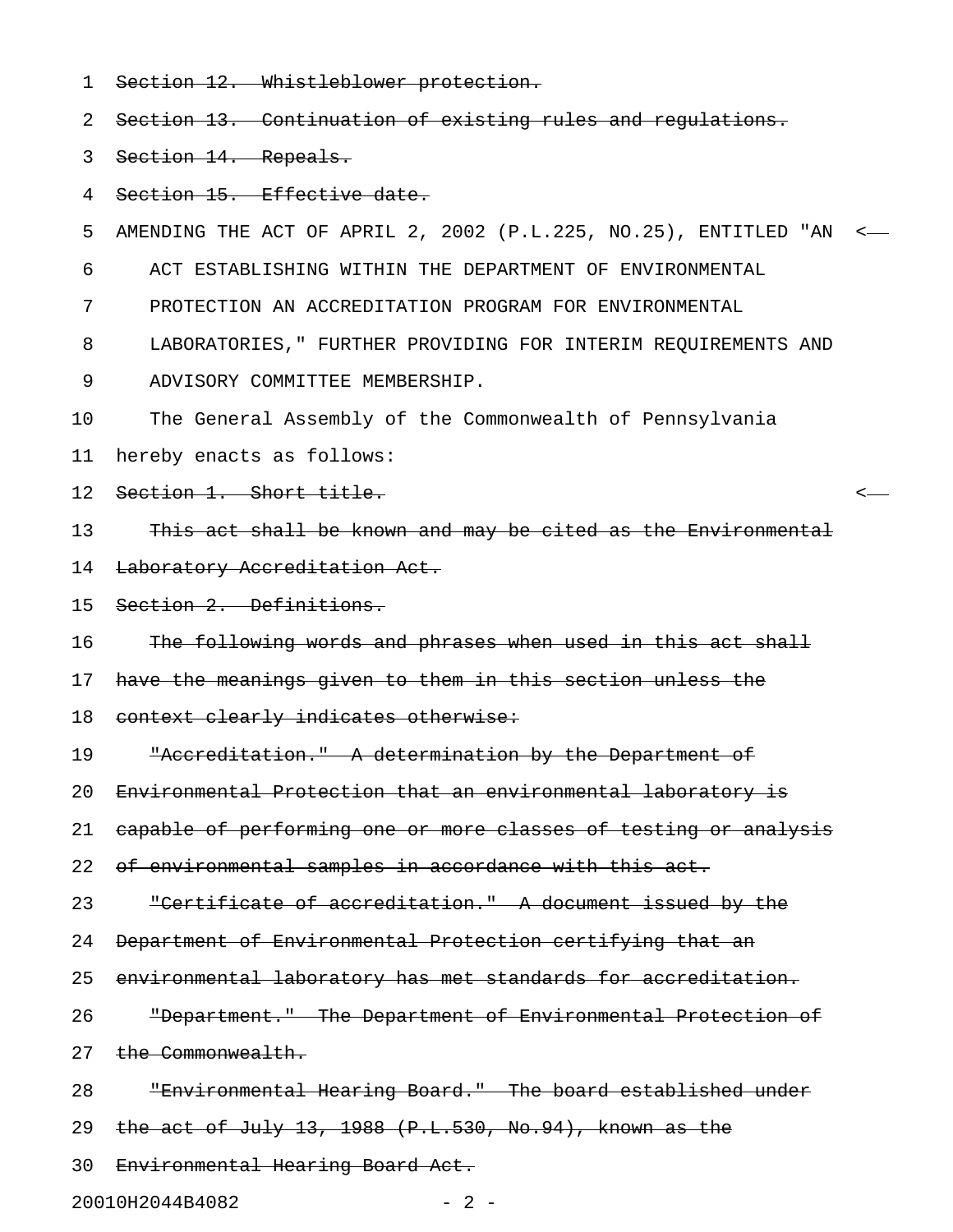| 1  | "Environmental laboratory." A facility engaged in the          |
|----|----------------------------------------------------------------|
| 2  | testing or analysis of environmental samples.                  |
| 3  | "Environmental Quality Board." The board established under     |
| 4  | section 1920 A of the act of April 9, 1929 (P.L.177, No.175),  |
| 5  | known as The Administrative Code of 1929.                      |
| 6  | "Environmental sample." A solid, liquid, gas or other          |
| 7  | specimen taken for the purpose of testing or analysis as       |
| 8  | required by an environmental statute.                          |
| 9  | "Environmental statute." A statute administered by the         |
| 10 | Department of Environmental Protection relating to the         |
| 11 | protection of the environment or of public health, safety and  |
| 12 | welfare.                                                       |
| 13 | "Laboratory supervisor." A technical supervisor of an          |
| 14 | environmental laboratory who supervises laboratory procedures  |
| 15 | and reporting of analytical data.                              |
| 16 | "NELAC." The National Environmental Laboratory Accreditation   |
| 17 | Conference.                                                    |
| 18 | "NELAP." The National Environmental Laboratory Accreditation   |
| 19 | Program.                                                       |
| 20 | Section 3. Establishment of program.                           |
| 21 | (a) Establishment. The department shall establish an           |
| 22 | accreditation program for environmental laboratories.          |
| 23 | (b) Accreditation. An environmental laboratory must be         |
| 24 | accredited under this act and be in compliance with all the    |
| 25 | provisions of this act in order to generate data or perform    |
| 26 | analyses to be used to comply with an environmental statute.   |
| 27 | (e) Testing and analysis. All testing and analysis             |
| 28 | requirements of an environmental statute shall be performed by |
| 29 | an environmental laboratory accredited under this act. Testing |
| 30 | and analysis shall be performed in accordance with the         |

20010H2044B4082 - 3 -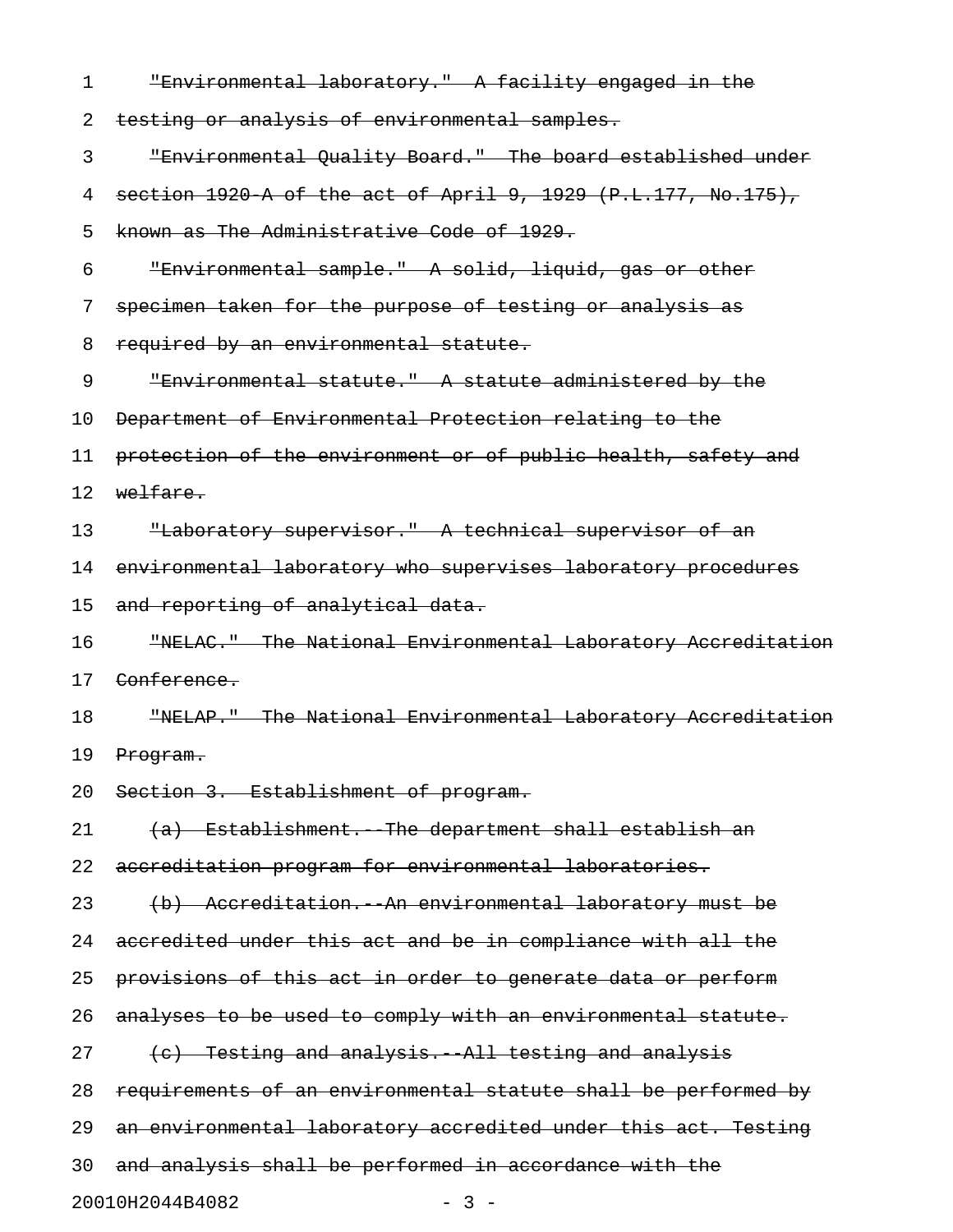1 requirements of this act, the environmental statutes and any

2 conditions imposed by the department.

3 Section 4. Powers and duties.

4 The department shall have the following powers and duties: 5 (1) Establish, administer and enforce an environmental 6 laboratory accreditation program which shall include 7 accreditation standards necessary for a State certification 8 program. It shall also include a NELAP accreditation program 9 for those laboratories seeking this certification. It may 10 also include any other specific or broad-based Federal or 11 State accreditation program for certification. 12  $(2)$  Issue, renew, deny, revoke, suspend or modify 13 certificates of accreditation to environmental laboratories 14 in accordance with requlations adopted by the Environmental 15 Ouality Board. 16 (3) Impose terms or conditions on accreditation as 17 mecessary to implement and enforce this act. 18 (4) Conduct inspections and tests or samplings, 19 including the examination and copying of records and data 20 pertinent to a matter under investigation. Duly authorized 21 agents and employees of the department may, at reasonable 22 times, enter and examine property, facilities, operations and 23 activities subject to regulation under this act. 24 (5) Issue orders and initiate proceedings as necessary 25 to implement and enforce this act. 26 (6) Require a fee for the processing of an application 27 for a certificate of accreditation, including the issuance, 28 renewal, modification or other action relating to the 29 certificate in an amount sufficient to pay the department's 30 cost of implementation of the accreditation program. 20010H2044B4082 - 4 -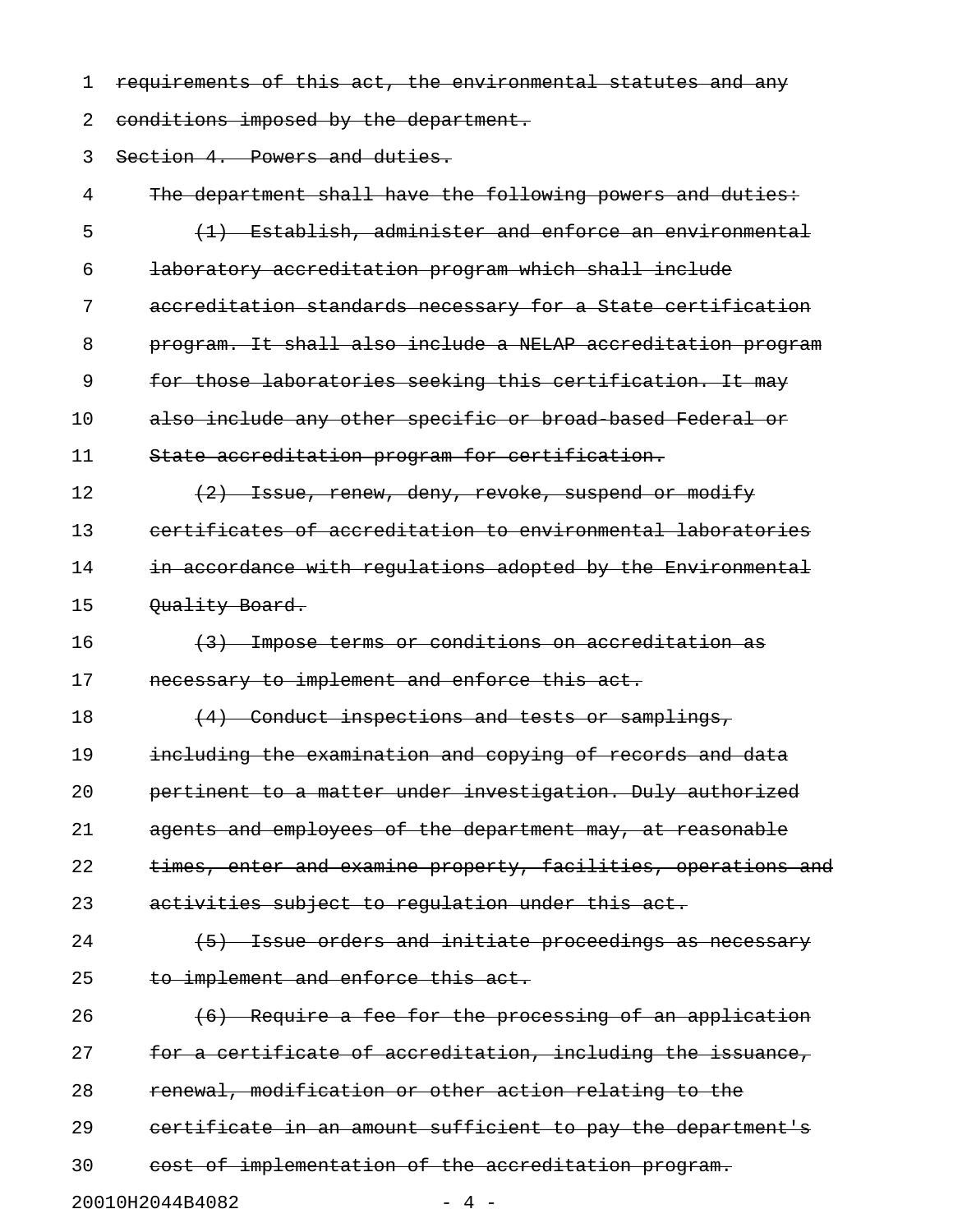| 1  | (7) Provide technical assistance and advice to persons           |
|----|------------------------------------------------------------------|
| 2  | and environmental laboratories subject to this act.              |
| 3  | (8) Contract with third parties to inspect and monitor           |
| 4  | environmental laboratories.                                      |
| 5  | (9) Cooperate with appropriate Federal, State,                   |
| 6  | interstate and local government units and private                |
| 7  | organizations to implement this act.                             |
| 8  | (10) Allow the use of experimental procedures, on a              |
| 9  | ease by case basis, to satisfy the testing or analysis           |
| 10 | requirements established under an environmental statute.         |
| 11 | (11) Seek approval as an accrediting authority from              |
| 12 | NELAP.                                                           |
| 13 | Section 5. Powers and duties of Environmental Quality Board.     |
| 14 | (a) General rule. The Environmental Quality Board shall          |
| 15 | adopt regulations as necessary to implement this act, to include |
| 16 | the establishment of:                                            |
| 17 | (1) Testing or analysis to be conducted by an                    |
| 18 | environmental laboratory.                                        |
| 19 | (2) Allowable fees for environmental laboratories.               |
| 20 | (3) Requirements for education, training and experience          |
| 21 | of laboratory supervisors.                                       |
| 22 | (4) Criteria and procedures to be used by the department         |
| 23 | to accredit environmental laboratories, which may include        |
| 24 | proficiency test samples and onsite audits.                      |
| 25 | (b) Accreditation. An environmental laboratory shall be          |
| 26 | accredited pursuant to this act and in compliance with the       |
| 27 | provisions of this act in order to generate the data and perform |
| 28 | analysis to be used to comply with an environmental statute.     |
| 29 | (c) General certificate program. The Environmental Quality       |
| 30 | Board may adopt regulations that establish a general certificate |
|    | 20010H2044B4082<br>$-5 -$                                        |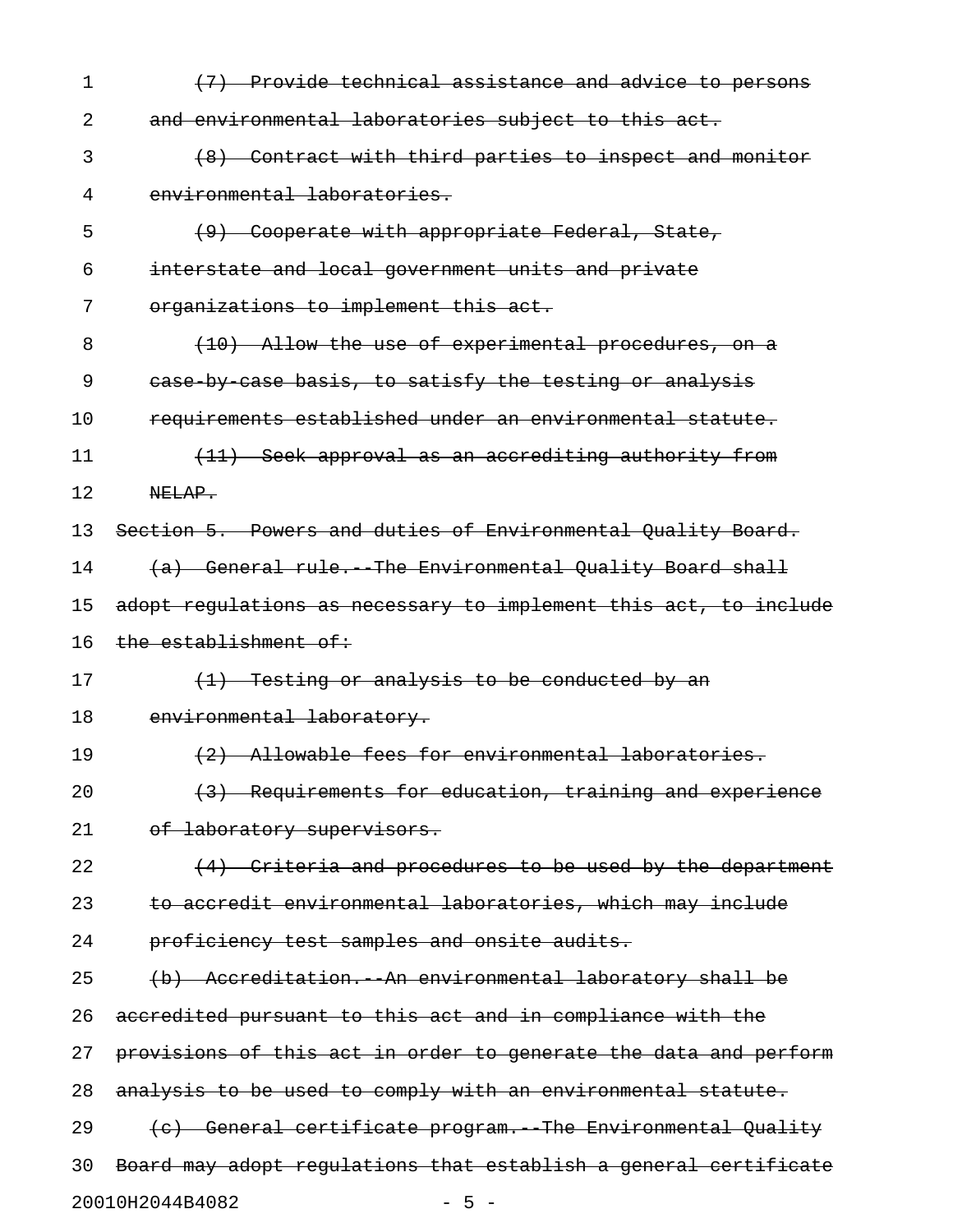1 of accreditation program or certificates of accreditation by-

 $2 \frac{\text{rule}}{\text{rule}}$ 

3 (d) Unique needs.--To the extent possible, the Environmental 4 Quality Board shall establish requirements and procedures that 5 address the unique needs of small businesses, municipalities, 6 municipal authorities and in-house laboratories. 7 Section 6. Requirements of certificate of accreditation. 8 (a) Forms. Applications, certificates and other documents 9 shall be in a form prescribed by the department. 10 (b) General requirements. An environmental laboratory shall 11 have the staff, management structure, equipment, quality 12 assurance and quality control procedures and recordkeeping 13 procedures necessary to ensure that the environmental laboratory 14 generates valid and accurate test results in accordance with all 15 conditions of accreditation and this act. 16 (c) Laboratory supervisor. Testing, analysis and reporting 17 of data by an accredited laboratory shall be under the direct 18 supervision of a laboratory supervisor. The laboratory 19 supervisor shall certify that each test or analysis is accurate 20 and valid and that the test or analysis was performed in 21 accordance with all conditions of accreditation. The department 22 may disqualify a laboratory supervisor who is responsible for 23 the submission of inaccurate test or analysis results.  $24$   $(d)$  Access to records and data. An accredited laboratory 25 shall provide the department with access to inspect records and 26 data maintained under this act and to conduct tests and sampling 27 related to inspections. 28 Section 7. Interim requirements. 29 (a) Registration. All environmental laboratories shall 30 register with the department within six months of the effective

20010H2044B4082 - 6 -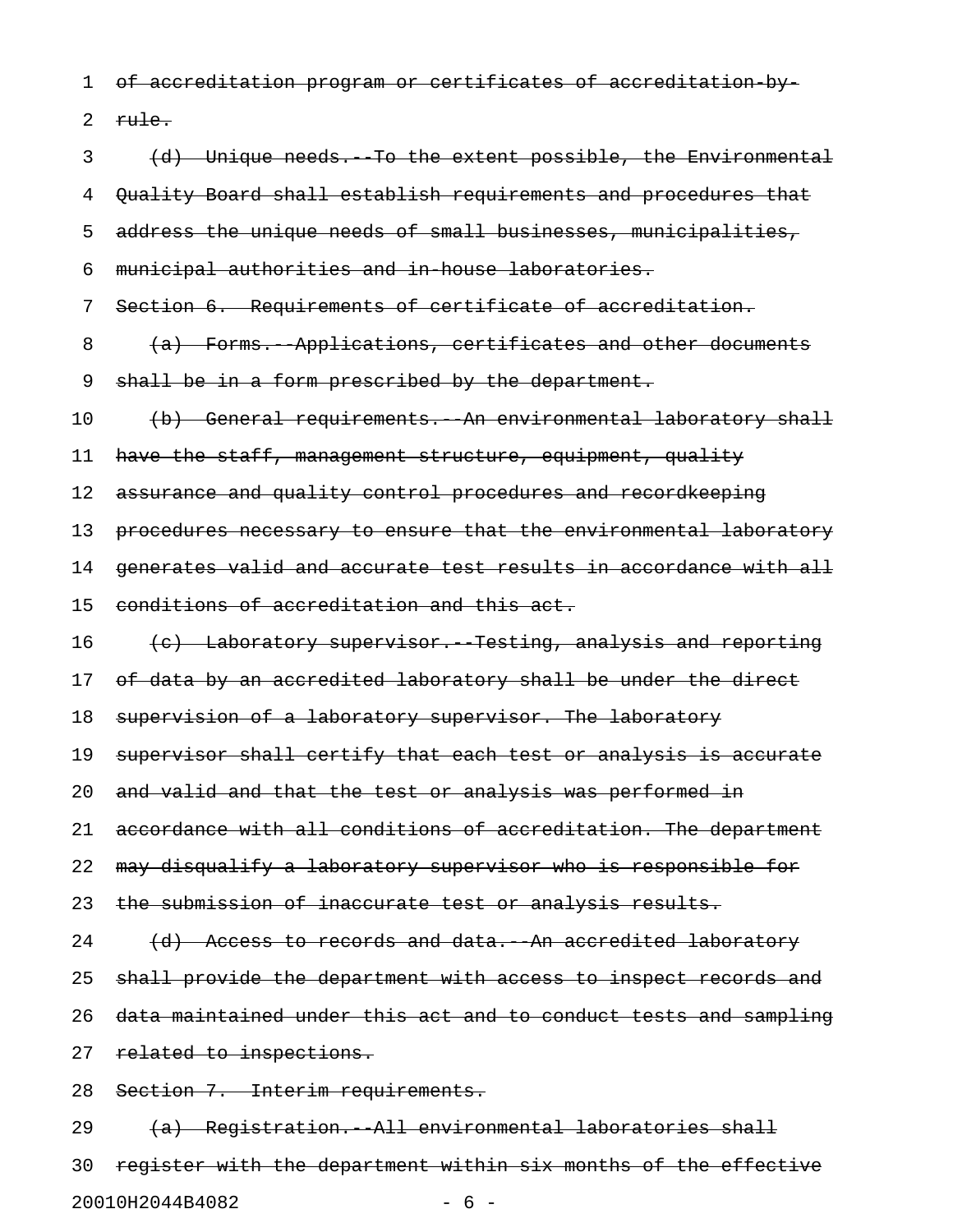| 1  | date of this act, on a registration form prepared by the                   |
|----|----------------------------------------------------------------------------|
| 2  | department. An environmental laboratory which begins operations            |
| 3  | in this Commonwealth after this date shall register with the               |
| 4  | department before beginning operations.                                    |
| 5  | (b) Time for application. An environmental laboratory shall                |
| 6  | apply for accreditation within six months after the                        |
| 7  | Environmental Quality Board establishes an accreditation                   |
| 8  | requirement by regulation for a type of laboratory. The                    |
| 9  | submission of an application shall provide interim authorization           |
| 10 | to continue operations until the department takes final action             |
| 11 | on the application.                                                        |
| 12 | (c) NELAP accreditation. An environmental laboratory may                   |
| 13 | apply to the department for NELAP accreditation after the                  |
| 14 | department is approved as an accrediting authority by NELAP. The           |
| 15 | department may grant NELAP accreditation to a laboratory that              |
| 16 | meets the requirements of this act and the most current version            |
| 17 | of the NELAC standards that are hereby incorporated by                     |
| 18 | reference.                                                                 |
| 19 | (d) Temporary fees. Until regulations are promulgated under                |
| 20 | this act, the following fees shall be charged:                             |
| 21 | (1) Five thousand dollars for the processing of an                         |
| 22 | application for NELAP accreditation.                                       |
| 23 | (2) Fifty dollars for the processing of an application                     |
| 24 | for registration.                                                          |
| 25 | Section 8. Advisory committee.                                             |
| 26 | The department shall appoint a Laboratory Accreditation                    |
| 27 | Advisory Committee to provide technical assistance under this              |
| 28 | act. The committee shall consist of 11 members, including the              |
| 29 | following:                                                                 |
| 30 | One representative of a municipal authority.<br>$\left(\frac{1}{2}\right)$ |

20010H2044B4082 - 7 -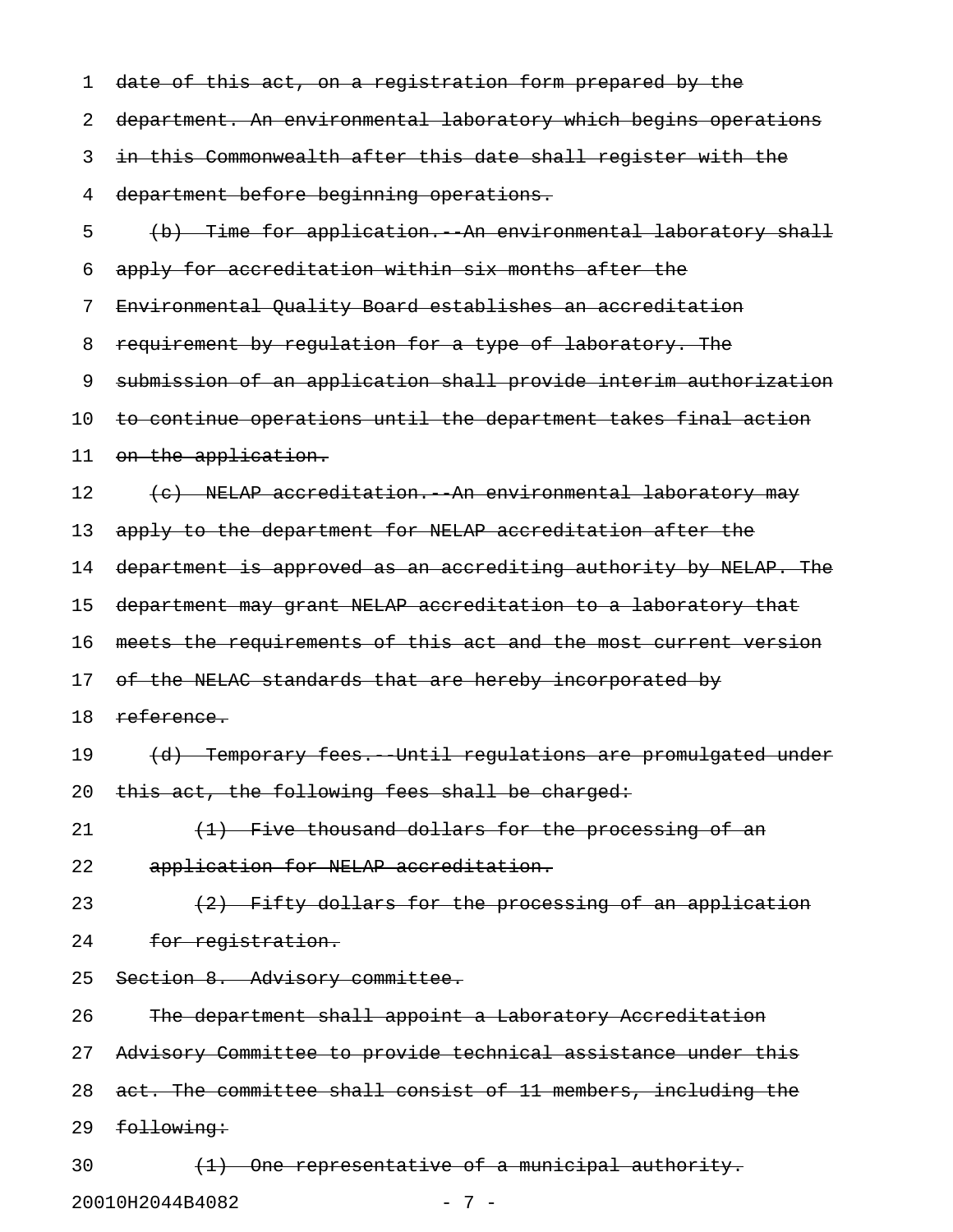| 1  | One representative from a commercial environmental               |
|----|------------------------------------------------------------------|
| 2  | <del>laboratory.</del>                                           |
| 3  | (3) One representative from an industrial environmental          |
| 4  | laboratory.                                                      |
| 5  | One representative from an academic laboratory.                  |
| 6  | One representative from a small environmental                    |
| 7  | laboratory.                                                      |
| 8  | (6) One environmental engineer.                                  |
| 9  | One member of an association of community water                  |
| 10 | supply systems.                                                  |
| 11 | One member of an association of wastewater systems.              |
| 12 | One member with technical expertise in the testing<br>(9)        |
| 13 | and analysis of environmental samples.                           |
| 14 | (10) Two members of the general public.                          |
| 15 | Section 9. Unlawful conduct.                                     |
| 16 | (a) General rule It shall be unlawful for a person to            |
| 17 | violate or to cause or assist in the violation of this act, to   |
| 18 | fail to comply with an order or condition of accreditation       |
| 19 | within the time specified by the department or to hinder,        |
| 20 | obstruct, prevent or interfere with the department in the        |
| 21 | performance of its duties under this act.                        |
| 22 | (b) Refusal of accreditation. The department may refuse to       |
| 23 | issue a certificate of accreditation to an environmental         |
| 24 | laboratory which has demonstrated a lack of intention or ability |
| 25 | to comply with this act or engaged in unlawful conduct or which  |
| 26 | has an employee, officer, contractor, agent or other person set  |
| 27 | forth in regulation who has engaged in unlawful activity under   |
| 28 | this act unless the applicant demonstrates to the satisfaction   |
| 29 | of the department that the unlawful conduct is being or has been |
| 30 | corrected.                                                       |

20010H2044B4082 - 8 -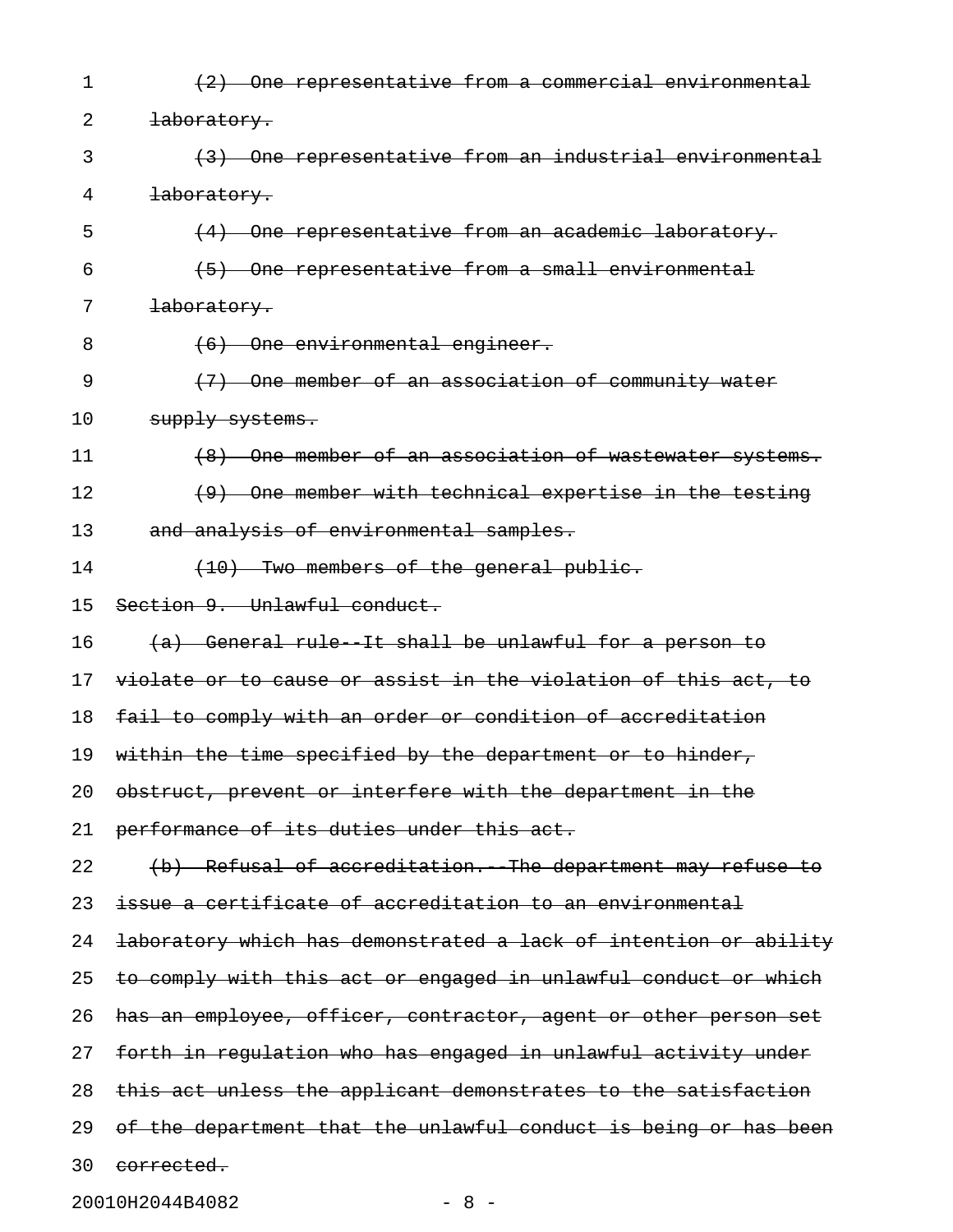1 (c) Denial of access. It shall be unlawful for an 2 accredited laboratory or other person subject to regulation 3 under this act to deny the department access to make inspections 4 and conduct tests or sampling, including the examination and 5 copying of books, papers, records and data pertinent to any 6 matter under investigation pursuant to this act. Failure to 7 provide the department with access shall result in the immediate 8 suspension of any accreditation of the laboratory. Upon notice 9 from the department, the laboratory shall immediately cease 10 testing or analysis of environmental samples. The department may 11 revoke an accreditation for failure to provide the department 12 with access to make inspections and conduct tests or sampling, 13 including the examination and copying of books, papers, records 14 and data pertinent to any matter under investigation pursuant to  $15$  this act. 16 (d) Notice. The environmental laboratory shall notify each

17 of its customers in writing within 72 hours of receipt of the 18 department's notice if the department suspends or revokes in 19 whole or in part a certificate of accreditation. The notice 20 shall be on a form and in a manner approved by the department. 21 Section 10. Penalties.

 $22 \left( a \right)$  Criminal penalties.

23 (<del>1) A person who knowingly, willfully or recklessly</del> 24 misrepresents that a test or an environmental sample is 25 accurate or was performed in accordance with procedures 26 authorized pursuant to this act commits a misdemeanor of the 27 third degree and, upon conviction, shall be subject to a fine 28 of not less than \$1,250 nor more than \$12,500 or to 29 imprisonment for a period of not more than one year, or both, 30 for each separate offense.

20010H2044B4082 - 9 -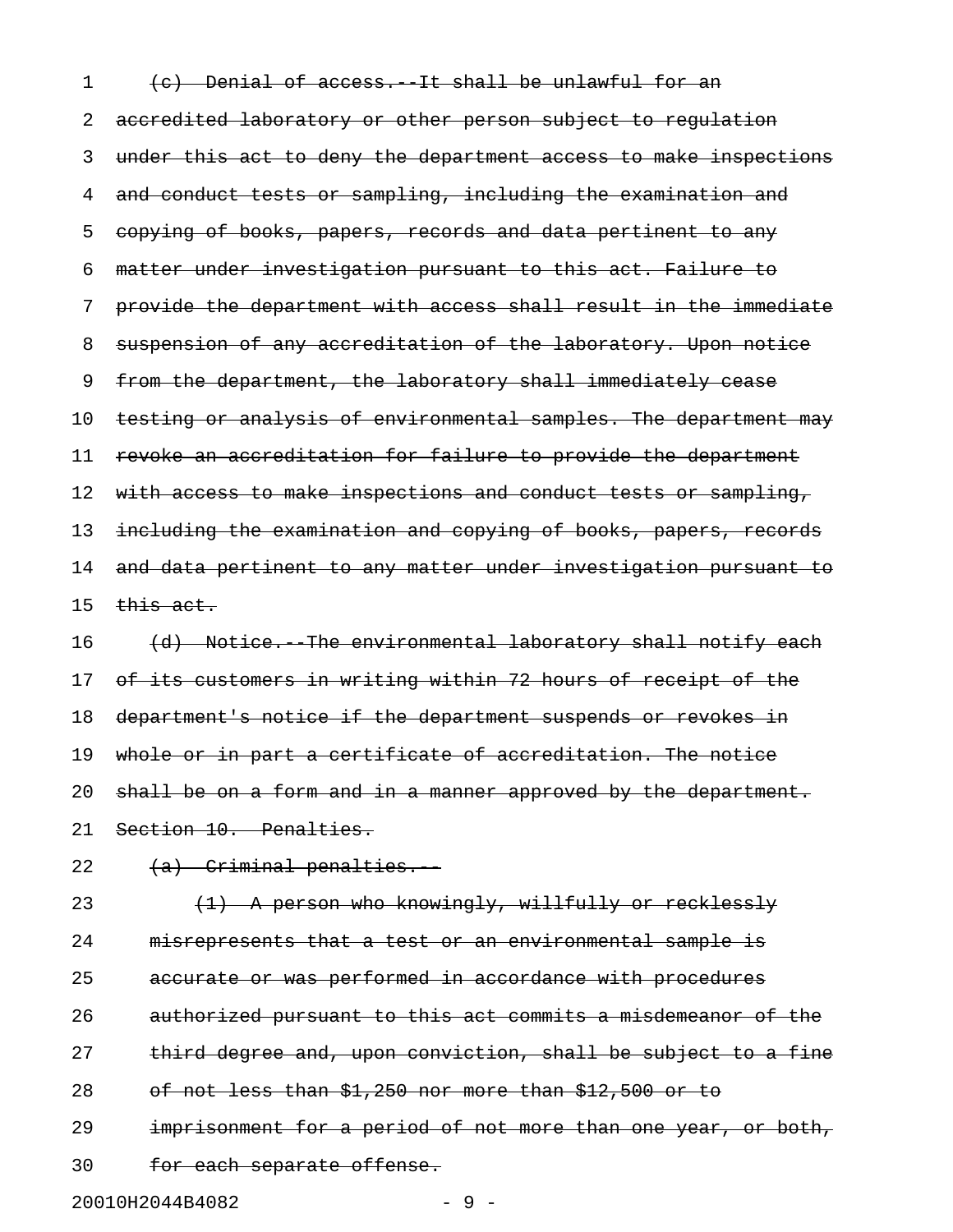|          | (2) A person who knowingly, willfully or recklessly           |
|----------|---------------------------------------------------------------|
|          | performs or reports an inaccurate test or analysis of an      |
|          | environmental sample commits a misdemeanor of the third       |
| 4        | degree and, upon conviction, shall be subject to a fine of    |
| 5        | not less than \$1,250 nor more than \$12,500, or to           |
| 6        | imprisonment for a period of not more than one year, or both, |
|          | for each separate offense.                                    |
| $\Omega$ | (2) A person who knowingly willfully ar reaklessly            |

8 (3) A person who knowingly, willfully or recklessly 9 misrepresents that an environmental laboratory holds a 10 certificate of accreditation under this act commits a 11 misdemeanor of the third degree and, upon conviction, shall 12 be subject to a fine of not less than \$1,250 nor more than 13 \$12,500, or to imprisonment for a period of not more than one 14 year, or both, for each separate offense.

15 (b) Administrative penalties.

16 (1) In addition to any other remedy available at law or 17 equity, the department may assess an administrative penalty 18 for a violation of this act. The penalty may be assessed 19 whether or not the violation was willful or negligent. When 20 determining the amount of the penalty, the department shall 21 consider the willfulness of the violation, the damage or 22 injury, or threat of damage or injury, to public health or 23 the environment, the costs to the department for 24 investigation and enforcement, the economic benefit of the 25 violation to the person and other related factors. The 26 department shall inform the person of the amount of the 27 penalty. The administrative penalty shall not exceed \$5,000 28 per day per violation. 29  $(2)$  Every day a violation continues shall be a separate 30 violation.

20010H2044B4082 - 10 -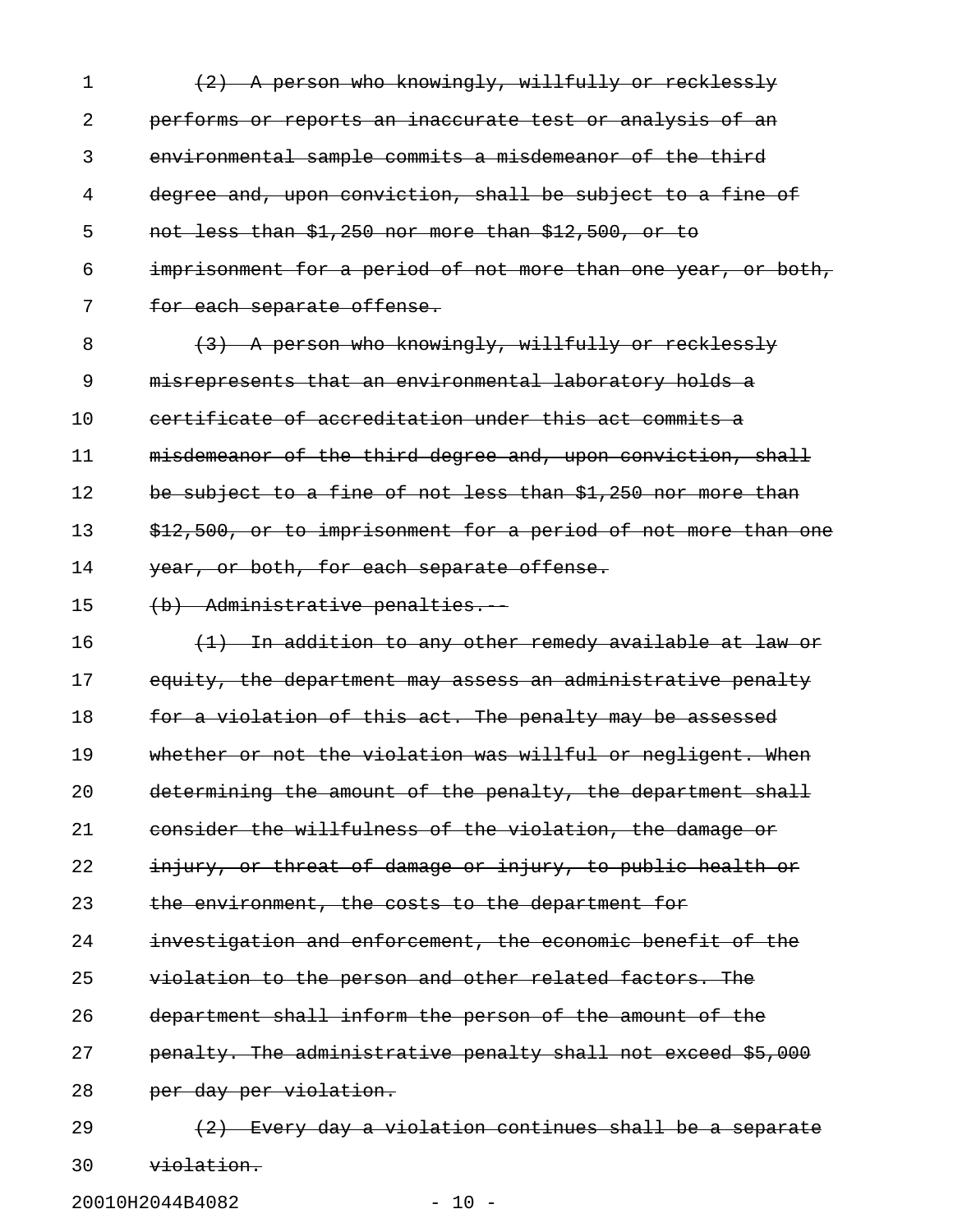1 (3) The amount of the penalty assessed after a hearing 2 before the Environmental Hearing Board, or after waiver of 3 the right to appeal the assessment, shall be payable to the 4 Commonwealth and collectable in any manner provided at law 5 for collection of debts. If any person liable to pay any such 6 penalty neglects or refuses to pay the penalty after demand, 7 the amount of the penalty, together with interest and cost 8 that may accrue, shall constitute a judgment in favor of the 9 department upon the property of such person from the date it 10 has been entered and docketed of record by the prothonotary 11 of the county in which the property is situated. The 12 department may, at any time, transmit to the prothonotaries 13 of any county in which the person holds property, certified 14 copies of all such judgments, and it shall be the duty of 15 each prothonotary to enter and docket the judgment of record 16 in his or her office and to index the judgment as judgments 17 are indexed, without requiring the payment of costs by the 18 department. 19 (c) Concurrent penalties. Penalties and other remedies 20 under this act shall be concurrent and shall not prevent the 21 department from exercising any other available remedy at law or 22 equity. 23 (d) Rebuttable presumption. Failure of an environmental 24 laboratory or laboratory supervisor to maintain adequate records 25 or proficiency test samples as required creates a rebuttable 26 presumption that the test or analysis was not conducted as 27 required. 28 (e) Falsifying results. It shall be unlawful to falsify the 29 results of testing or analysis of environmental samples or to 30 violate the provisions of 18 Pa.C.S. § 4903 (relating to false

20010H2044B4082 - 11 -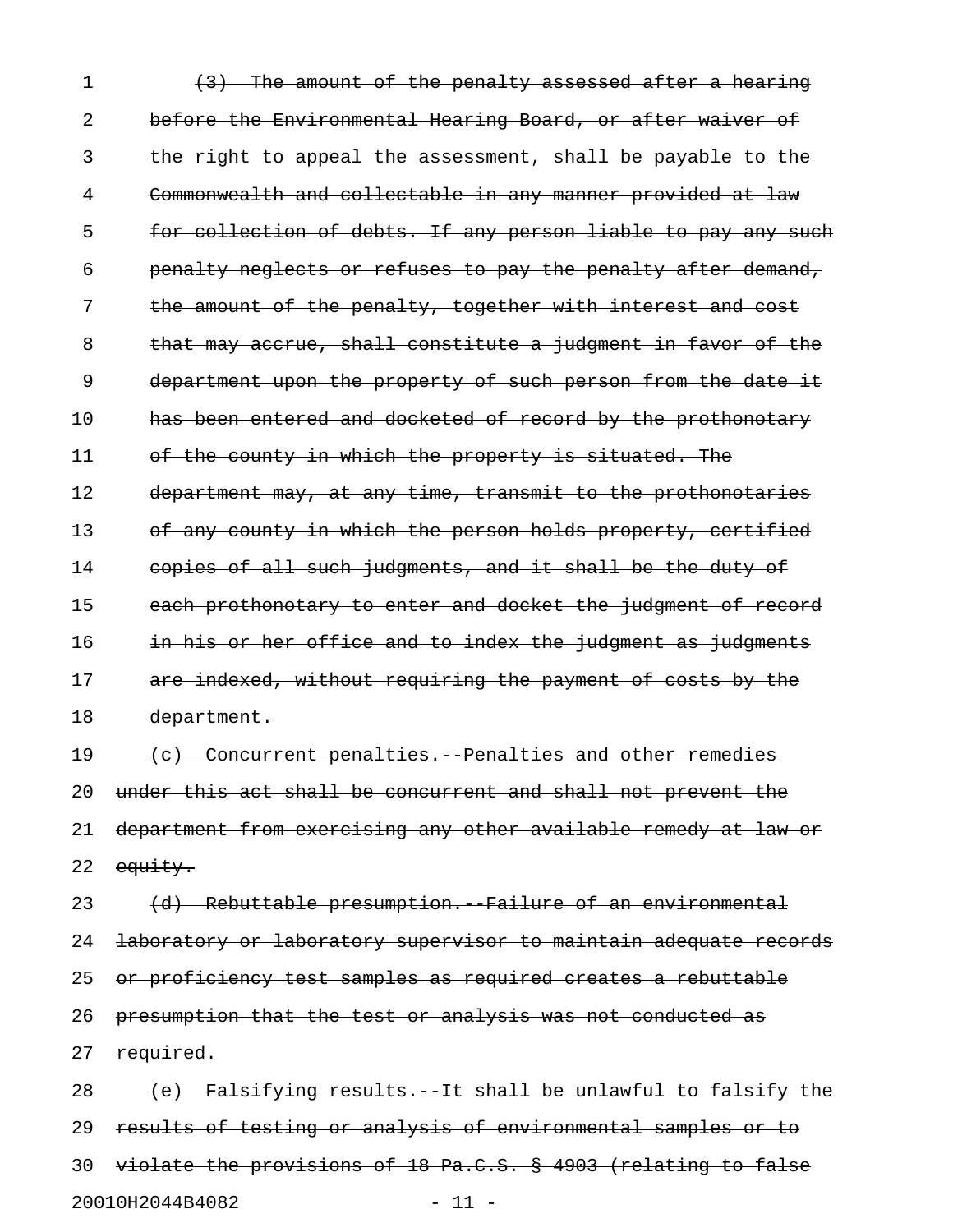| 1  | swearing) or 4904 (relating to unsworn falsification to          |
|----|------------------------------------------------------------------|
| 2  | authorities) in the context of the submission of the results of  |
| 3  | testing and analysis of environmental samples under an           |
| 4  | environmental statute.                                           |
| 5  | Section 11. Records.                                             |
| 6  | Records required under this act shall be maintained for five     |
| 7  | years unless otherwise specified in regulation.                  |
| 8  | Section 12. Whistleblower protection.                            |
| 9  | An employee of an environmental laboratory covered by this       |
| 10 | act shall be deemed to be an employee under the act of December  |
| 11 | 12, 1986 (P.L.1559, No.169), known as the Whistleblower Law, in  |
| 12 | regard to good faith reports of potential violations of this     |
| 13 | act. Environmental laboratories covered by this act shall be     |
| 14 | deemed to be an employer under the Whistleblower Law in regard   |
| 15 | to good faith reports of potential violations of this act.       |
| 16 | Section 13. Continuation of existing rules and regulations.      |
| 17 | All existing rules and regulations promulgated pursuant to       |
| 18 | any environmental statute remain in full force and effect until  |
| 19 | superseded and repealed by the rules and regulations promulgated |
|    | 20 pursuant to this act.                                         |
|    | 21 Section 14. Repeals.                                          |
| 22 | All acts and parts of acts are repealed insofar as they are      |
| 23 | inconsistent with this act.                                      |
|    | 24 Section 15. Effective date.                                   |
| 25 | This act shall take effect immediately.                          |
| 26 | SECTION 1. SECTIONS 7 AND 8 OF THE ACT OF APRIL 2, 2002          |
|    | 27 (P.L.225, NO.25), KNOWN AS THE ENVIRONMENTAL LABORATORY       |
| 28 | ACCREDITATION ACT, ARE AMENDED TO READ:                          |
|    |                                                                  |

29 SECTION 7. INTERIM REQUIREMENTS.

30 (A) REGISTRATION.--ALL ENVIRONMENTAL LABORATORIES SHALL 20010H2044B4082 - 12 -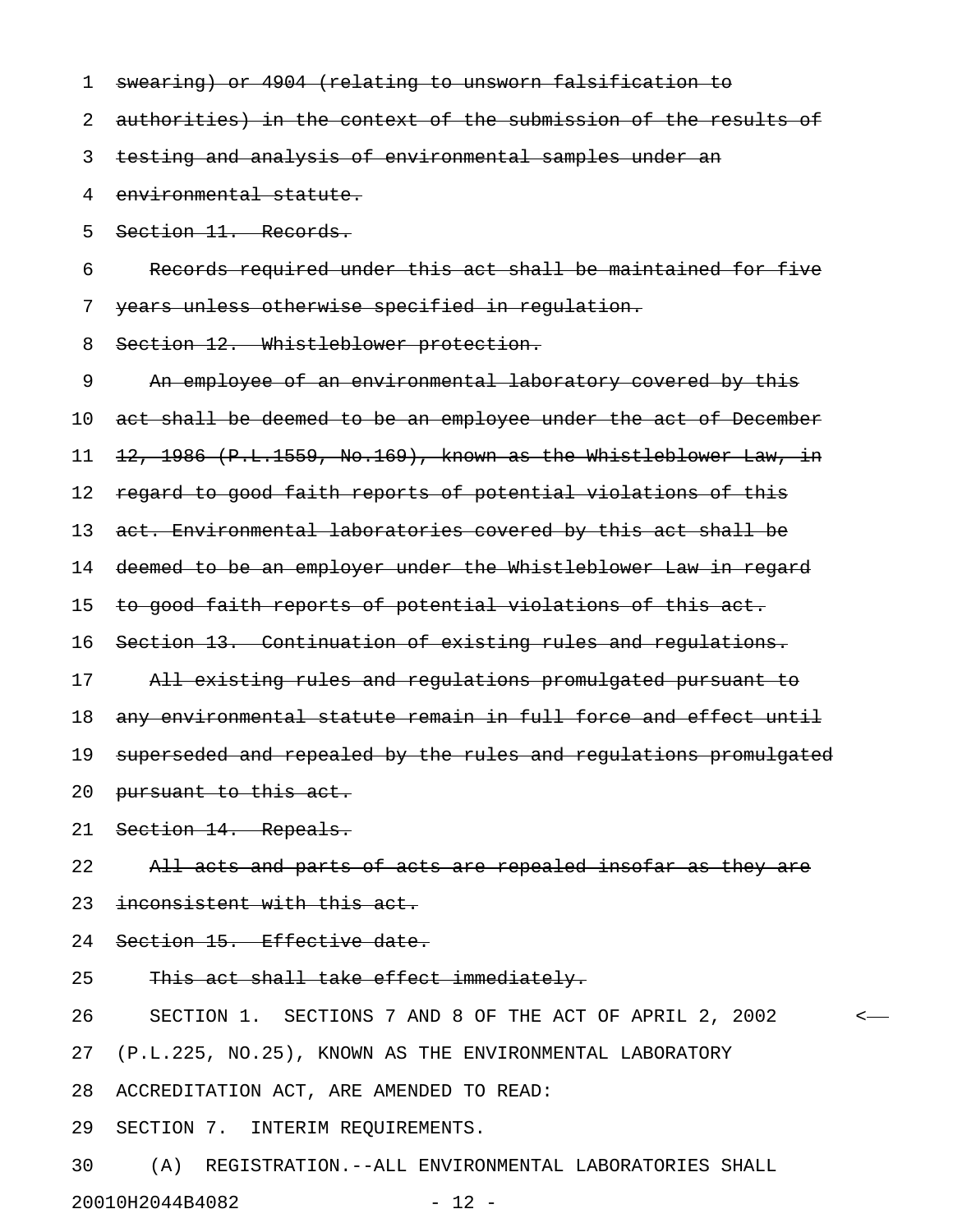1 REGISTER WITH THE DEPARTMENT WITHIN [SIX] NINE MONTHS OF THE 2 EFFECTIVE DATE OF THIS ACT ON A REGISTRATION FORM PREPARED BY 3 THE DEPARTMENT. AN ENVIRONMENTAL LABORATORY WHICH BEGINS TESTING 4 OR ANALYSIS OF ENVIRONMENTAL SAMPLES AFTER THIS DATE SHALL 5 REGISTER WITH THE DEPARTMENT BEFORE BEGINNING OPERATIONS.

6 (B) TIME FOR APPLICATION.--ALL ENVIRONMENTAL LABORATORIES 7 SHALL APPLY FOR ACCREDITATION WITHIN [SIX] NINE MONTHS AFTER THE 8 ENVIRONMENTAL QUALITY BOARD ESTABLISHES AN ACCREDITATION 9 REQUIREMENT BY REGULATION FOR A TYPE OF LABORATORY. THE 10 SUBMISSION OF AN APPLICATION SHALL PROVIDE INTERIM AUTHORIZATION 11 TO CONTINUE OPERATIONS UNTIL THE DEPARTMENT TAKES FINAL ACTION 12 ON THE APPLICATION.

13 (C) NELAP ACCREDITATION.--AN ENVIRONMENTAL LABORATORY MAY 14 APPLY TO THE DEPARTMENT FOR NELAP ACCREDITATION AFTER THE 15 DEPARTMENT IS APPROVED AS AN ACCREDITING AUTHORITY BY NELAP. THE 16 DEPARTMENT MAY GRANT NELAP ACCREDITATION TO A LABORATORY THAT 17 MEETS THE REQUIREMENTS OF THIS ACT AND THE MOST CURRENT VERSION 18 OF THE NELAC STANDARDS THAT ARE HEREBY INCORPORATED BY 19 REFERENCE.

20 (D) TEMPORARY FEES.--UNTIL REGULATIONS ARE PROMULGATED UNDER 21 THIS ACT, THE FOLLOWING FEES SHALL BE CHARGED:

22 (1) FIVE THOUSAND DOLLARS FOR THE PROCESSING OF AN 23 APPLICATION FOR NELAP ACCREDITATION.

24 (2) FIFTY DOLLARS FOR THE PROCESSING OF AN APPLICATION 25 FOR REGISTRATION.

26 SECTION 8. ADVISORY COMMITTEE.

27 THE SECRETARY SHALL APPOINT A LABORATORY ACCREDITATION 28 ADVISORY COMMITTEE TO PROVIDE TECHNICAL ASSISTANCE UNDER THIS 29 ACT. THE COMMITTEE SHALL CONSIST OF [11] 13 MEMBERS, INCLUDING 30 THE FOLLOWING:

20010H2044B4082 - 13 -